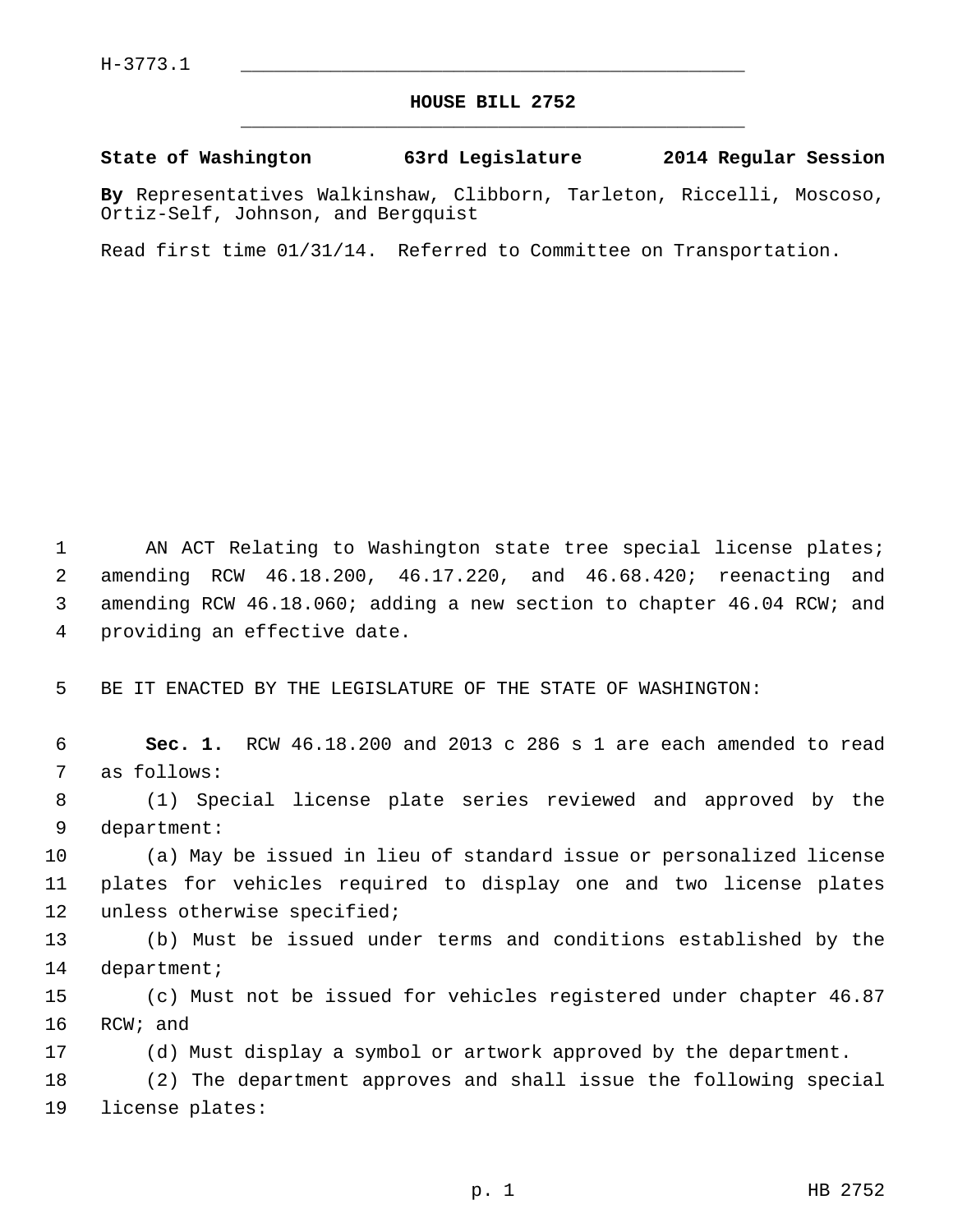| $\frac{1}{2}$ |                                          |                                                              |
|---------------|------------------------------------------|--------------------------------------------------------------|
| 3             | LICENSE PLATE                            | DESCRIPTION, SYMBOL, OR ARTWORK                              |
| 4             | $4-H$                                    | Displays the "4-H" logo.                                     |
| 5             | Armed forces collection                  | Recognizes the contribution of veterans, active duty         |
| 6             |                                          | military personnel, reservists, and members of the national  |
| 7             |                                          | guard, and includes six separate designs, each containing a  |
| 8             |                                          | symbol representing a different branch of the armed forces   |
| 9             |                                          | to include army, navy, air force, marine corps, coast guard, |
| 10            |                                          | and national guard.                                          |
| 11            | Endangered wildlife                      | Displays a symbol or artwork symbolizing endangered          |
| 12            |                                          | wildlife in Washington state.                                |
| 13            | Gonzaga University alumni association    | Recognizes the Gonzaga University alumni association.        |
| 14            | Helping kids speak                       | Recognizes an organization that supports programs that       |
| 15            |                                          | provide no-cost speech pathology programs to children.       |
| 16            | Keep kids safe                           | Recognizes efforts to prevent child abuse and neglect.       |
| 17            | Law enforcement memorial                 | Honors law enforcement officers in Washington killed in      |
| 18            |                                          | the line of duty.                                            |
| 19            | Music matters                            | Displays the "Music Matters" logo.                           |
| 20            | Professional firefighters and paramedics | Recognizes professional firefighters and paramedics who      |
| 21            |                                          | are members of the Washington state council of               |
| 22            |                                          | firefighters.                                                |
| 23            | Seattle Seahawks                         | Displays the "Seattle Seahawks" logo.                        |
| 24            | Seattle Sounders FC                      | Displays the "Seattle Sounders FC" logo.                     |
| 25            | Share the road                           | Recognizes an organization that promotes bicycle safety      |
| 26            |                                          | and awareness education.                                     |
| 27            | Ski & ride Washington                    | Recognizes the Washington snowsports industry.               |
| 28            | State flower                             | Recognizes the Washington state flower.                      |
| 29            | State tree                               | Recognizes the Washington state tree.                        |
| 30            | Volunteer firefighters                   | Recognizes volunteer firefighters.                           |
| 31            | Washington lighthouses                   | Recognizes an organization that supports selected            |
| 32            |                                          | Washington state lighthouses and provides environmental      |
| 33            |                                          | education programs.                                          |
| 34            | Washington state parks                   | Recognizes Washington state parks as premier destinations    |
| 35            |                                          | of uncommon quality that preserve significant natural,       |

36

cultural, historical, and recreational resources.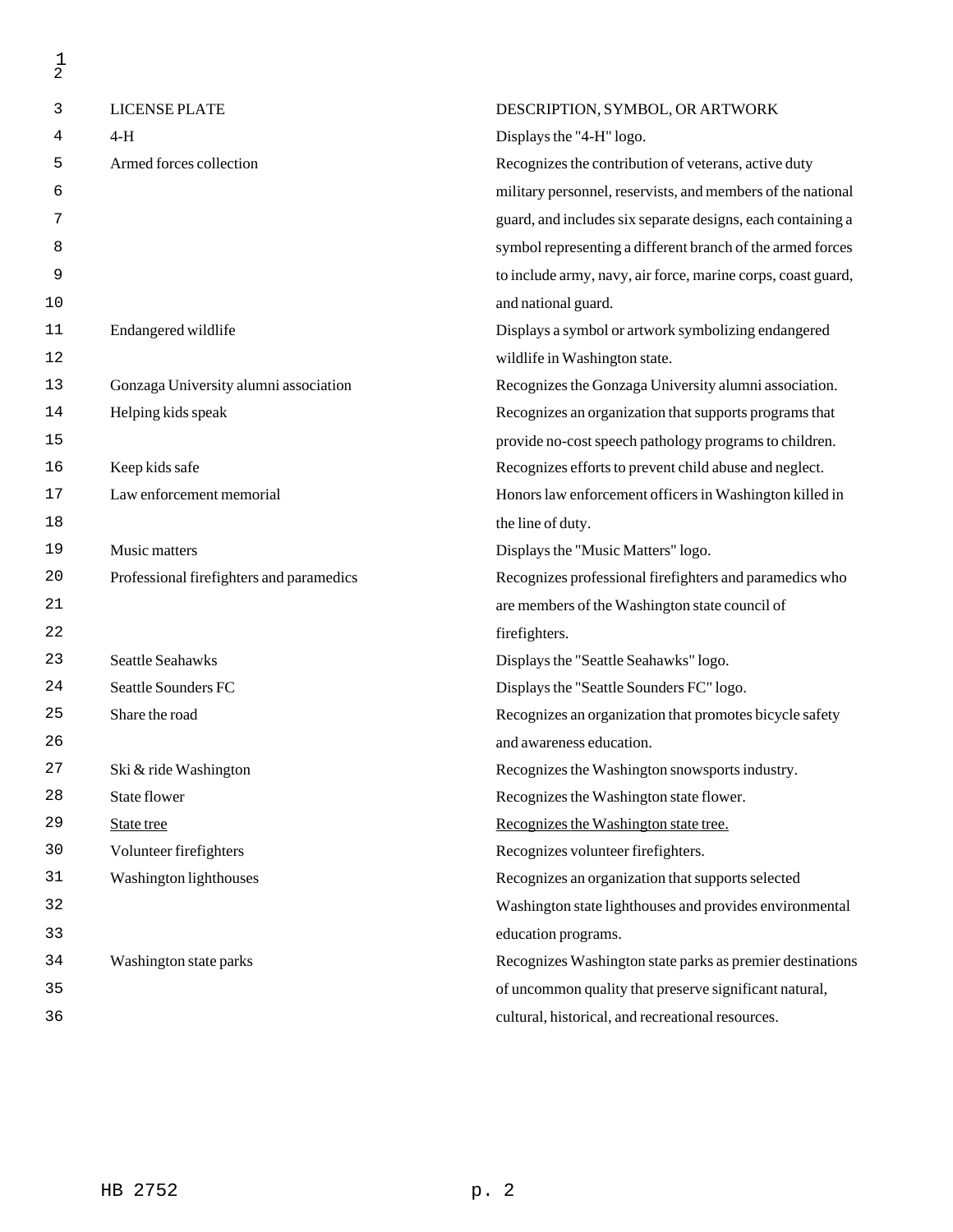|    | Washington's national park fund  | Builds awareness of Washington's national parks and      |
|----|----------------------------------|----------------------------------------------------------|
| 2  |                                  | supports priority park programs and projects in          |
| 3  |                                  | Washington's national parks, such as enhancing visitor   |
| 4  |                                  | experience, promoting volunteerism, engaging             |
| 5  |                                  | communities, and providing educational opportunities     |
| 6  |                                  | related to Washington's national parks.                  |
| 7  | Washington's wildlife collection | Recognizes Washington's wildlife.                        |
| 8  | We love our pets                 | Recognizes an organization that assists local member     |
| 9  |                                  | agencies of the federation of animal welfare and control |
| 10 |                                  | agencies to promote and perform spay/neuter surgery on   |
| 11 |                                  | Washington state pets to reduce pet overpopulation.      |
| 12 | Wild on Washington               | Symbolizes wildlife viewing in Washington state.         |

13 (3) Applicants for initial and renewal professional firefighters 14 and paramedics special license plates must show proof eligibility by 15 providing a certificate of current membership from the Washington state 16 council of firefighters.

17 (4) Applicants for initial volunteer firefighters special license 18 plates must (a) have been a volunteer firefighter for at least ten 19 years or be a volunteer firefighter for one or more years and (b) have 20 documentation of service from the district of the appropriate fire 21 service. If the volunteer firefighter leaves firefighting service 22 before ten years of service have been completed, the volunteer 23 firefighter shall surrender the license plates to the department on the 24 registration renewal date. If the volunteer firefighter stays in 25 service for at least ten years and then leaves, the license plate may 26 be retained by the former volunteer firefighter and as long as the 27 license plate is retained for use the person will continue to pay the 28 future registration renewals. A qualifying volunteer firefighter may 29 have no more than one set of license plates per vehicle, and a maximum 30 of two sets per applicant, for their personal vehicles. If the 31 volunteer firefighter is convicted of a violation of RCW 46.61.502 or 32 a felony, the license plates must be surrendered upon conviction.

33 **Sec. 2.** RCW 46.17.220 and 2013 c 286 s 2 are each amended to read 34 as follows:

35 (1) In addition to all fees and taxes required to be paid upon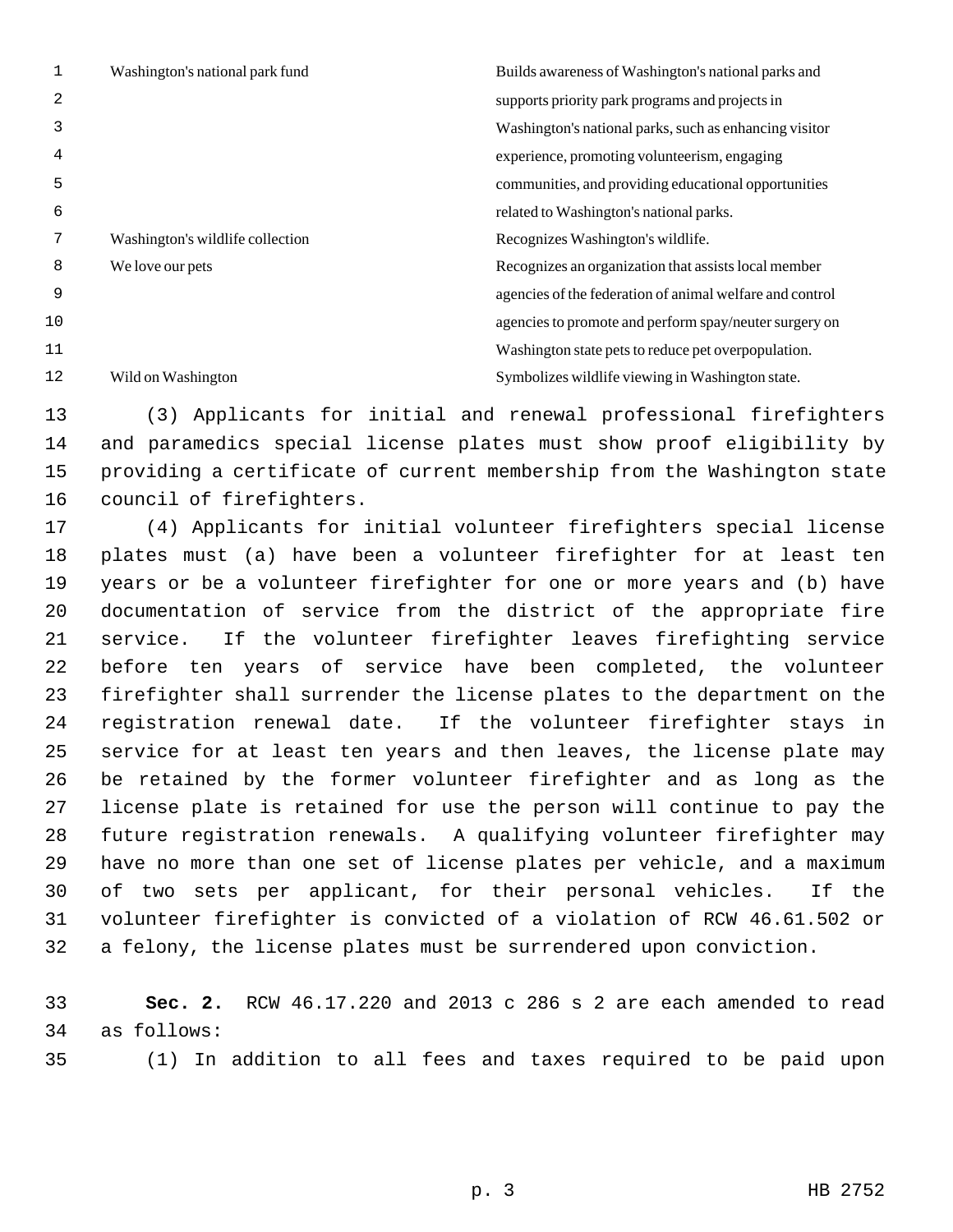1 application for a vehicle registration in chapter 46.16A RCW, the 2 holder of a special license plate shall pay the appropriate special 3 license plate fee as listed in this section.

| $(a)$ 4-H                       | \$40.00 | \$30.00   | RCW 46.68.420            |
|---------------------------------|---------|-----------|--------------------------|
| (b) Amateur radio license       | \$5.00  | N/A       | RCW 46.68.070            |
| (c) Armed forces                | \$40.00 | \$30.00   | RCW 46.68.425            |
| (d) Baseball stadium            | \$40.00 | \$30.00   | Subsection $(2)$ of this |
|                                 |         |           | section                  |
| (e) Collector vehicle           | \$35.00 | N/A       | RCW 46.68.030            |
| (f) Collegiate                  | \$40.00 | \$30.00   | RCW 46.68.430            |
| (g) Endangered wildlife         | \$40.00 | \$30.00   | RCW 46.68.425            |
| (h) Gonzaga University          | \$40.00 | \$30.00   | RCW 46.68.420            |
| alumni association              |         |           |                          |
| (i) Helping kids speak          | \$40.00 | \$30.00   | RCW 46.68.420            |
| (j) Horseless carriage          | \$35.00 | N/A       | RCW 46.68.030            |
| (k) Keep kids safe              | \$45.00 | \$30.00   | RCW 46.68.425            |
| (l) Law enforcement             | \$40.00 | \$30.00   | RCW 46.68.420            |
| memorial                        |         |           |                          |
| (m) Military affiliate radio    | \$5.00  | N/A       | RCW 46.68.070            |
| system                          |         |           |                          |
| (n) Music matters               | \$40.00 | \$30.00   | RCW 46.68.420            |
| (o) Professional firefighters   | \$40.00 | \$30.00   | RCW 46.68.420            |
| and paramedics                  |         |           |                          |
| (p) Ride share                  | \$25.00 | $\rm N/A$ | RCW 46.68.030            |
| (q) Seattle Seahawks            | \$40.00 | \$30.00   | RCW 46.68.420            |
| (r) Seattle Sounders FC         | \$40.00 | \$30.00   | RCW 46.68.420            |
| (s) Share the road              | \$40.00 | \$30.00   | RCW 46.68.420            |
| (t) Ski & ride Washington       | \$40.00 | \$30.00   | RCW 46.68.420            |
| (u) Square dancer               | \$40.00 | $\rm N/A$ | RCW 46.68.070            |
| (v) State flower                | \$40.00 | \$30.00   | RCW 46.68.420            |
| $(w)$ State tree                | \$40.00 | \$30.00   | RCW 46.68.420            |
| $(x)$ Volunteer firefighters    | \$40.00 | \$30.00   | RCW 46.68.420            |
| $((\text{(x)}))$ (y) Washington | \$40.00 | \$30.00   | RCW 46.68.420            |
| lighthouses                     |         |           |                          |
|                                 |         |           |                          |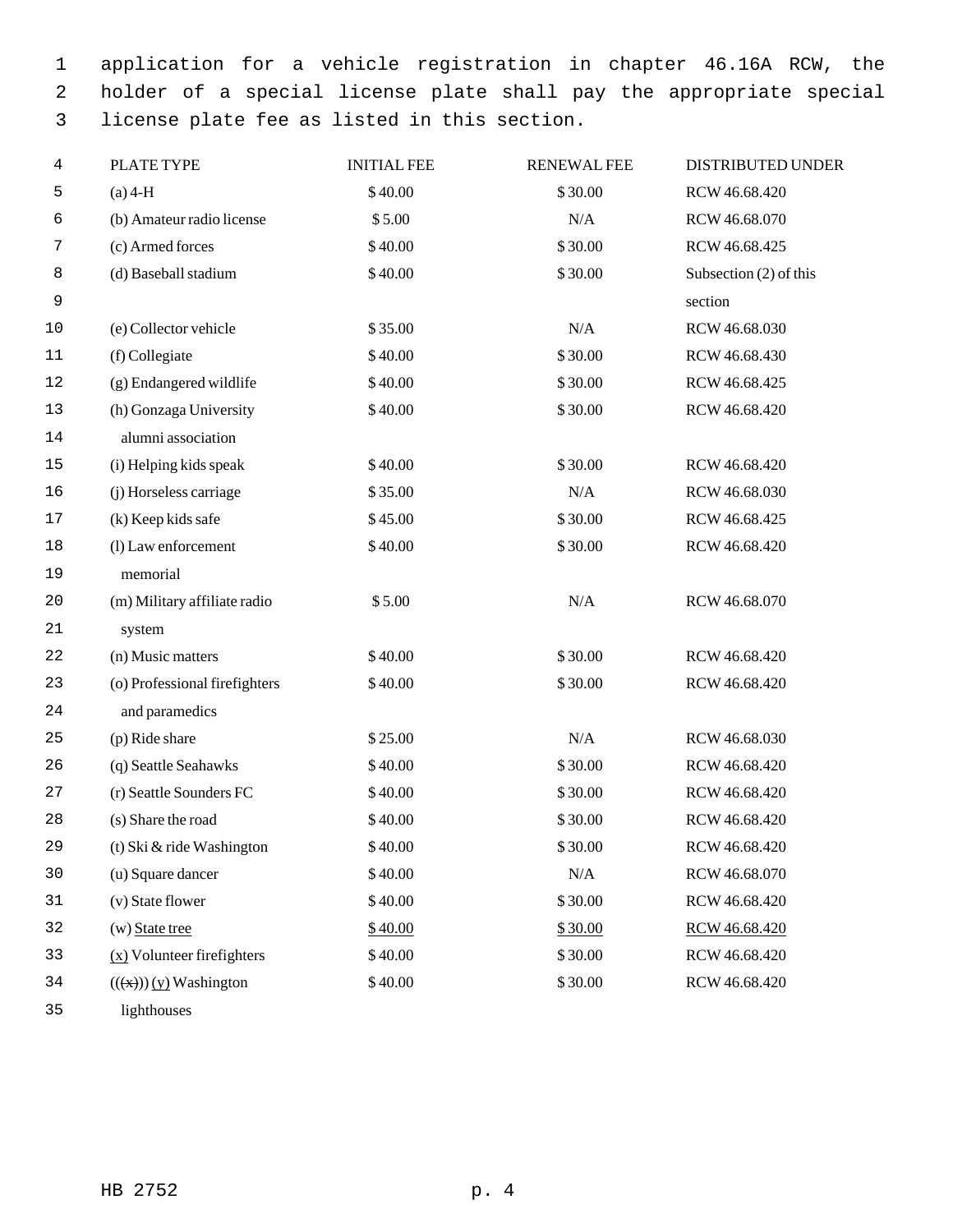|    | $((\forall y))$ (z) Washington state   | \$40.00 | \$30.00 | RCW 46.68.425 |
|----|----------------------------------------|---------|---------|---------------|
| 2  | parks                                  |         |         |               |
| 3  | $((\overline{(z)}))$ (aa) Washington's | \$40.00 | \$30.00 | RCW 46.68.420 |
| 4  | national parks                         |         |         |               |
| 5  | $((aa))$ (bb) Washington's             | \$40.00 | \$30.00 | RCW 46.68.425 |
| 6  | wildlife collection                    |         |         |               |
| 7  | $(((b))) (cc)$ We love our             | \$40.00 | \$30.00 | RCW 46.68.420 |
| 8  | pets                                   |         |         |               |
| 9  | $((\text{ (ee)}))$ (dd) Wild on        | \$40.00 | \$30.00 | RCW 46.68.425 |
| 10 | Washington                             |         |         |               |

11 (2) After deducting administration and collection expenses for the 12 sale of baseball stadium license plates, the remaining proceeds must be 13 distributed to a county for the purpose of paying the principal and 14 interest payments on bonds issued by the county to construct a baseball 15 stadium, as defined in RCW 82.14.0485, including reasonably necessary 16 preconstruction costs, while the taxes are being collected under RCW 17 82.14.360. After this date, the state treasurer shall credit the funds 18 to the state general fund.

19 **Sec. 3.** RCW 46.68.420 and 2013 c 286 s 3 are each amended to read 20 as follows:

21 (1) The department shall:

22 (a) Collect special license plate fees established under RCW 23 46.17.220;

24 (b) Deduct an amount not to exceed twelve dollars for initial issue 25 and two dollars for renewal issue for administration and collection 26 expenses incurred by it; and

27 (c) Remit the remaining proceeds to the custody of the state 28 treasurer with a proper identifying detailed report.

29 (2) The state treasurer shall credit the proceeds to the motor 30 vehicle account until the department determines that the state has been 31 reimbursed for the cost of implementing the special license plate. 32 Upon determination by the department that the state has been 33 reimbursed, the state treasurer shall credit the remaining special 34 license plate fee amounts for each special license plate to the 35 following appropriate account as created in this section in the custody 36 of the state treasurer: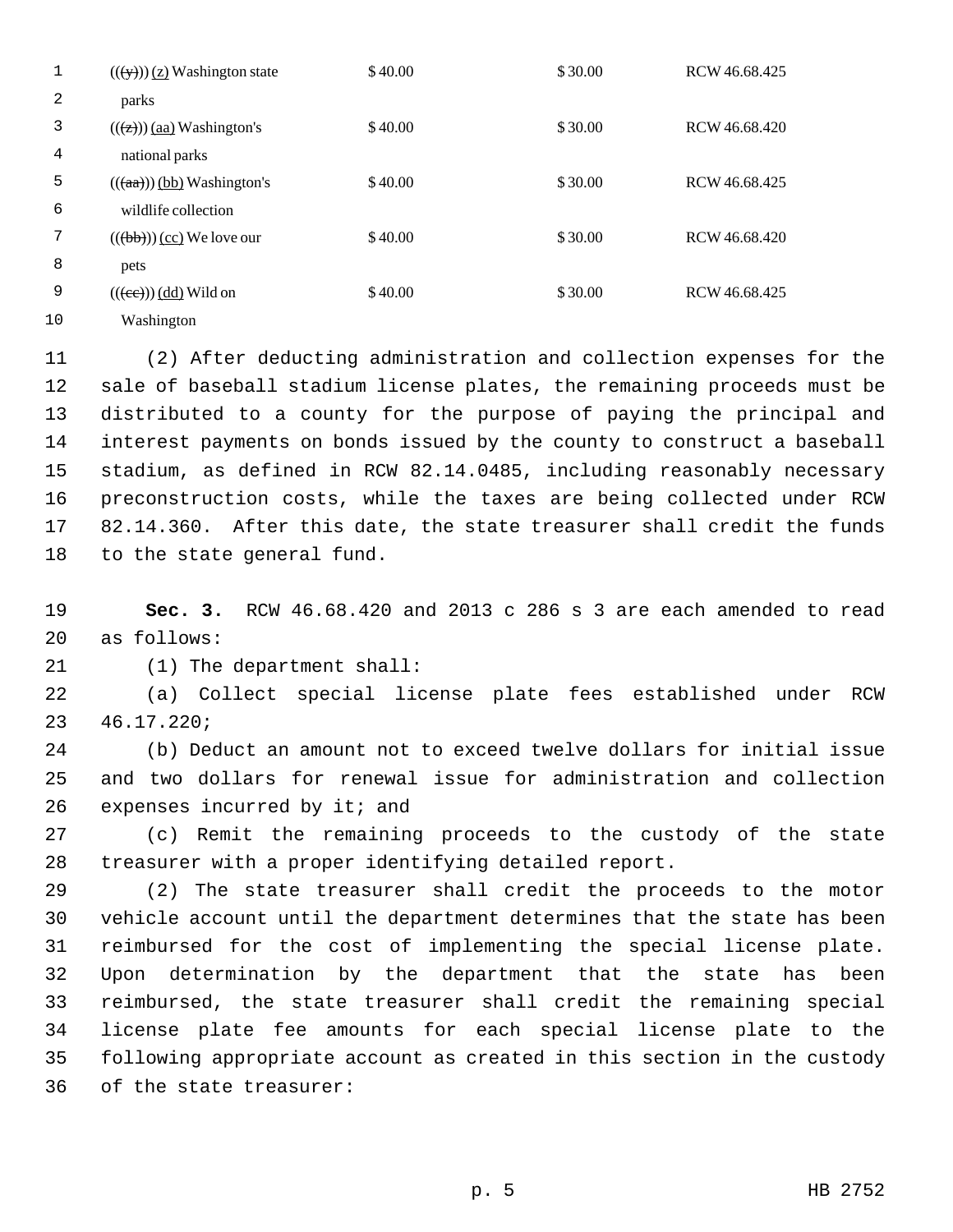| $\mathbf 1$    | <b>ACCOUNT</b>                        | <b>CONDITIONS FOR USE OF FUNDS</b>                           |
|----------------|---------------------------------------|--------------------------------------------------------------|
| $\overline{2}$ | 4-H programs                          | Support Washington 4-H programs                              |
| 3              | Gonzaga University alumni association | Scholarship funds to needy and qualified students            |
| 4              |                                       | attending or planning to attend Gonzaga University           |
| 5              | Helping kids speak                    | Provide free diagnostic and therapeutic services to families |
| 6              |                                       | of children who suffer from a delay in language or speech    |
| 7              |                                       | development                                                  |
| 8              | Law enforcement memorial              | Provide support and assistance to survivors and families of  |
| 9              |                                       | law enforcement officers in Washington killed in the line    |
| 10             |                                       | of duty and to organize, finance, fund, construct, utilize,  |
| 11             |                                       | and maintain a memorial on the state capitol grounds to      |
| 12             |                                       | honor those fallen officers                                  |
| 13             | Lighthouse environmental programs     | Support selected Washington state lighthouses that are       |
| 14             |                                       | accessible to the public and staffed by volunteers; provide  |
| 15             |                                       | environmental education programs; provide grants for         |
| 16             |                                       | other Washington lighthouses to assist in funding            |
| 17             |                                       | infrastructure preservation and restoration; encourage and   |
| 18             |                                       | support interpretive programs by lighthouse docents          |
| 19             | Music matters awareness               | Promote music education in schools throughout                |
| 20             |                                       | Washington                                                   |
| 21             | <b>Seattle Seahawks</b>               | Provide funds to InvestED to encourage secondary             |
| 22             |                                       | students who have economic needs to stay in school, return   |
| 23             |                                       | to school, or get involved within their learning community   |
|                |                                       |                                                              |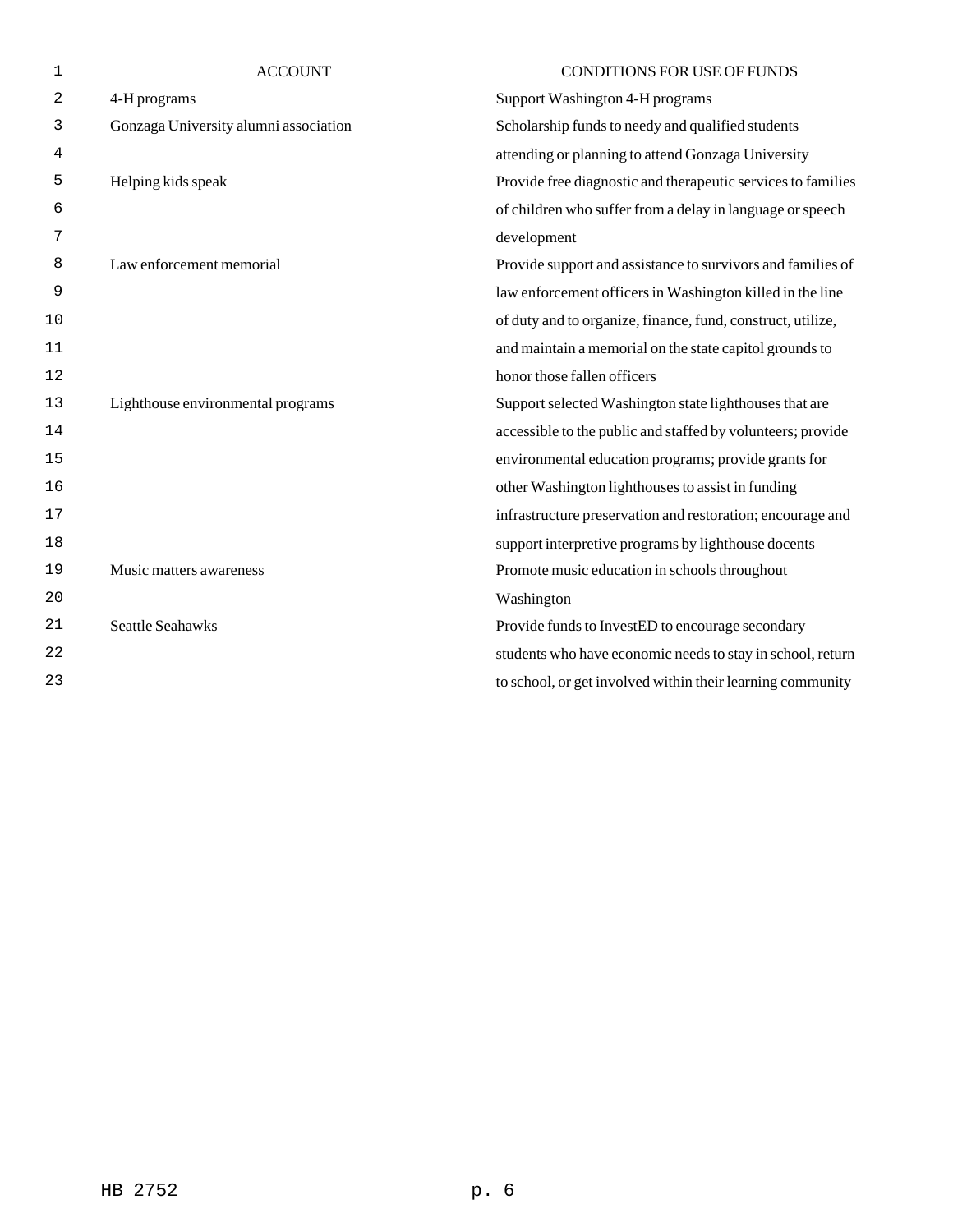| 1  | Seattle Sounders FC                                      | Provide funds to Washington state mentors and the             |
|----|----------------------------------------------------------|---------------------------------------------------------------|
| 2  |                                                          | association of Washington generals created in RCW             |
| 3  |                                                          | 43.15.030 in the following manner: (a) Seventy percent        |
| 4  |                                                          | and the remaining proceeds, if any, to Washington state       |
| 5  |                                                          | mentors, to increase the number of mentors in the state by    |
| 6  |                                                          | offering mentoring grants throughout Washington state         |
| 7  |                                                          | that foster positive youth development and academic           |
| 8  |                                                          | success, with up to twenty percent of these proceeds          |
| 9  |                                                          | authorized for program administration costs; and (b) up to    |
| 10 |                                                          | thirty percent, not to exceed forty-thousand dollars          |
| 11 |                                                          | annually as adjusted for inflation by the office of financial |
| 12 |                                                          | management, to the association of Washington generals, to     |
| 13 |                                                          | develop Washington state educational, veterans,               |
| 14 |                                                          | international relations, and civics projects and to recognize |
| 15 |                                                          | the outstanding public service of individuals or groups in    |
| 16 |                                                          | the state of Washington                                       |
| 17 | Share the road                                           | Promote bicycle safety and awareness education in             |
| 18 |                                                          | communities throughout Washington                             |
| 19 | Ski & ride Washington                                    | Promote winter snowsports, such as skiing and                 |
| 20 |                                                          | snowboarding, and related programs, such as ski and ride      |
| 21 |                                                          | safety programs, underprivileged youth ski and ride           |
| 22 |                                                          | programs, and active, healthy lifestyle programs              |
| 23 | State flower                                             | Support meerkerk rhododendron gardens and provide for         |
| 24 |                                                          | grants to other qualified nonprofit organizations' efforts to |
| 25 |                                                          | preserve rhododendrons                                        |
| 26 | State tree                                               | Support Washington park arboretum and provide funds to        |
| 27 |                                                          | the arboretum foundation to support the University of         |
| 28 |                                                          | Washington botanic gardens' environmental education           |
| 29 |                                                          | programs for children and support the University of           |
| 30 |                                                          | Washington botanic gardens and the city of Seattle for        |
| 31 |                                                          | maintenance of the arboretum                                  |
| 32 | Volunteer firefighters                                   | Receive and disseminate funds for purposes on behalf of       |
| 33 |                                                          | volunteer firefighters, their families, and others deemed in  |
| 34 |                                                          | need                                                          |
| 35 | Washington state council of firefighters benevolent fund | Receive and disseminate funds for charitable purposes on      |
| 36 |                                                          | behalf of members of the Washington state council of          |
| 37 |                                                          | firefighters, their families, and others deemed in need       |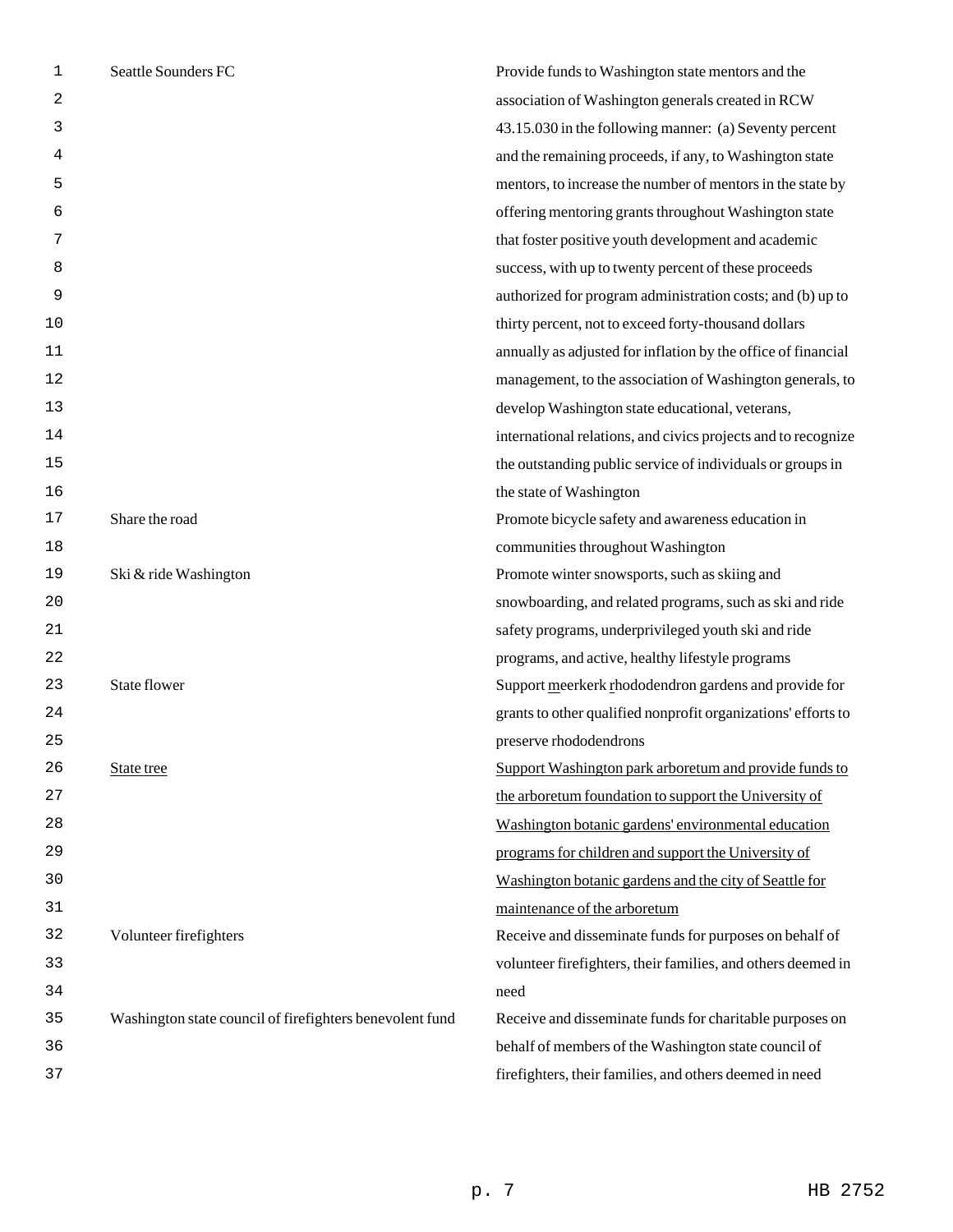| 2<br>support priority park programs and projects in<br>4<br>experience, promoting volunteerism, engaging<br>5<br>communities, and providing educational opportunities<br>6<br>related to Washington's national parks<br>We love our pets<br>8<br>welfare and control agencies to promote and perform<br>9<br>10<br>reduce pet population | Washington's national park fund | Build awareness of Washington's national parks and       |
|------------------------------------------------------------------------------------------------------------------------------------------------------------------------------------------------------------------------------------------------------------------------------------------------------------------------------------------|---------------------------------|----------------------------------------------------------|
|                                                                                                                                                                                                                                                                                                                                          |                                 |                                                          |
|                                                                                                                                                                                                                                                                                                                                          |                                 | Washington's national parks, such as enhancing visitor   |
|                                                                                                                                                                                                                                                                                                                                          |                                 |                                                          |
|                                                                                                                                                                                                                                                                                                                                          |                                 |                                                          |
|                                                                                                                                                                                                                                                                                                                                          |                                 |                                                          |
|                                                                                                                                                                                                                                                                                                                                          |                                 | Support and enable the Washington federation of animal   |
|                                                                                                                                                                                                                                                                                                                                          |                                 |                                                          |
|                                                                                                                                                                                                                                                                                                                                          |                                 | spay/neuter surgery of Washington state pets in order to |
|                                                                                                                                                                                                                                                                                                                                          |                                 |                                                          |

11 (3) Only the director or the director's designee may authorize 12 expenditures from the accounts described in subsection (2) of this 13 section. The accounts are subject to allotment procedures under 14 chapter 43.88 RCW, but an appropriation is not required for 15 expenditures.

16 (4) Funds in the special license plate accounts described in 17 subsection (2) of this section must be disbursed subject to the 18 conditions described in subsection (2) of this section and under 19 contract between the department and qualified nonprofit organizations 20 that provide the services described in subsection (2) of this section.

21 (5) For the purposes of this section, a "qualified nonprofit 22 organization" means a not-for-profit corporation operating in 23 Washington that has received a determination of tax exempt status under 24 26 U.S.C. Sec. 501(c)(3). The qualified nonprofit organization must 25 meet all the requirements under RCW 46.18.100(1).

26 **Sec. 4.** RCW 46.18.060 and 2013 c 306 s 703 and 2013 c 286 s 5 are 27 each reenacted and amended to read as follows:

28 (1) The department must review and either approve or reject special 29 license plate applications submitted by sponsoring organizations.

30 (2) Duties of the department include, but are not limited to, the 31 following:

32 (a) Review and approve the annual financial reports submitted by 33 sponsoring organizations with active special license plate series and 34 present those annual financial reports to the joint transportation 35 committee;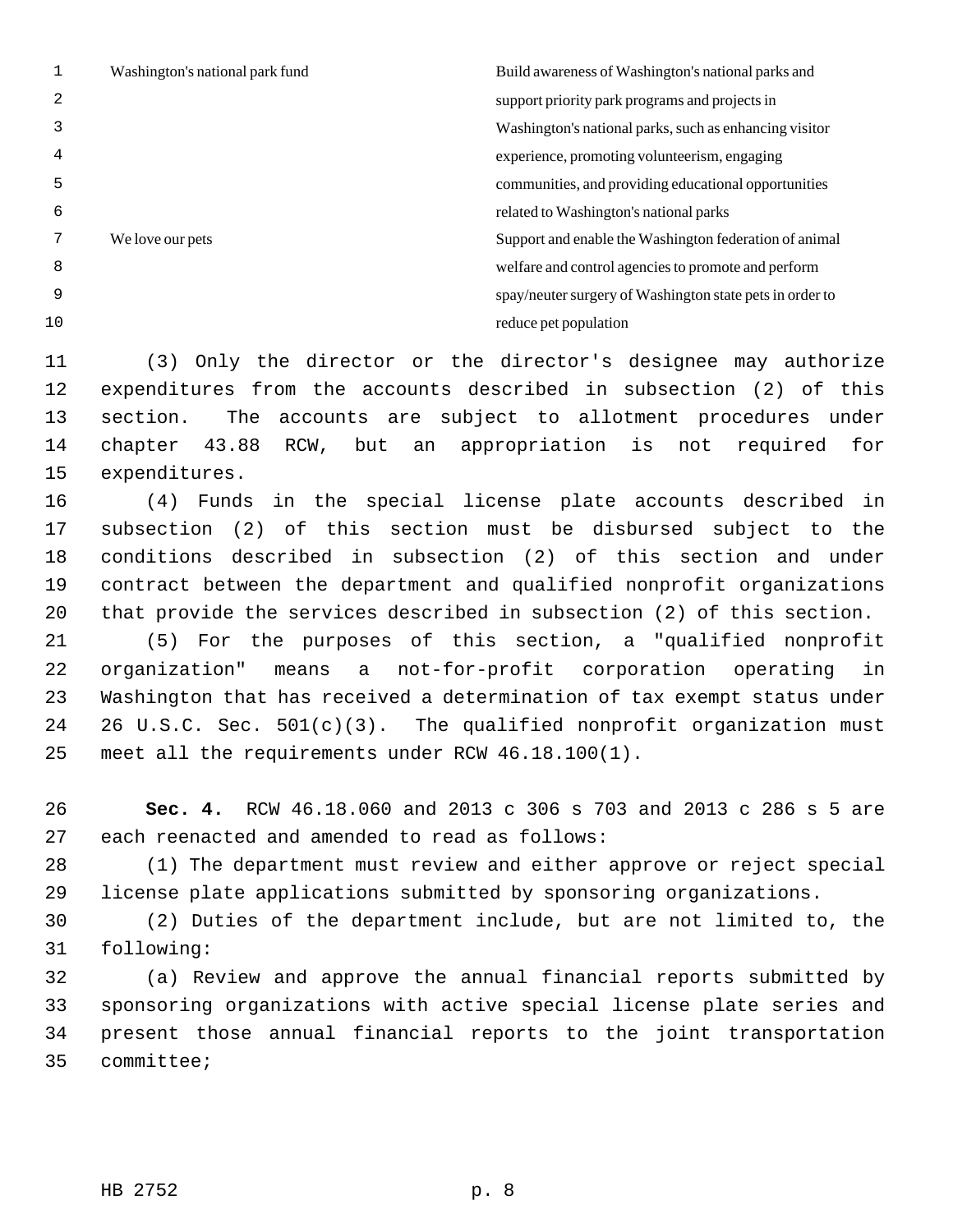1 (b) Report annually to the joint transportation committee on the 2 special license plate applications that were considered by the 3 department;

 4 (c) Issue approval and rejection notification letters to sponsoring 5 organizations, the executive committee of the joint transportation 6 committee, and the legislative sponsors identified in each application. 7 The letters must be issued within seven days of making a determination 8 on the status of an application; and

 9 (d) Review annually the number of plates sold for each special 10 license plate series created after January 1, 2003. The department may 11 submit a recommendation to discontinue a special plate series to the 12 executive committee of the joint transportation committee.

13 (3) In order to assess the effects and impact of the proliferation 14 of special license plates, the legislature declares a temporary 15 moratorium on the issuance of any additional plates until July 1, 2015. 16 During this period of time, the department is prohibited from 17 accepting, reviewing, processing, or approving any applications. 18 Additionally, a special license plate may not be enacted by the 19 legislature during the moratorium, unless the proposed license plate 20 has been approved by the former special license plate review board 21 before February 15, 2005.

22 (4) The limitations under subsection (3) of this section do not 23 apply to the following special license plates:

24 (a) 4-H license plates created under RCW 46.18.200;

25 (b) Gold star license plates created under RCW 46.18.245;

26 (c) Music Matters license plates created under RCW 46.18.200;

27 (d) Seattle Seahawks license plates created under RCW 46.18.200;

28 (e) Seattle Sounders FC license plates created under RCW 46.18.200;

29 (f) State flower license plates created under RCW 46.18.200;

30 (g) State tree license plates created under RCW 46.18.200;

31 (h) Volunteer firefighter license plates created under RCW 32 46.18.200.

33 NEW SECTION. **Sec. 5.** A new section is added to chapter 46.04 RCW 34 to read as follows:

35 "State tree license plates" means special license plates issued